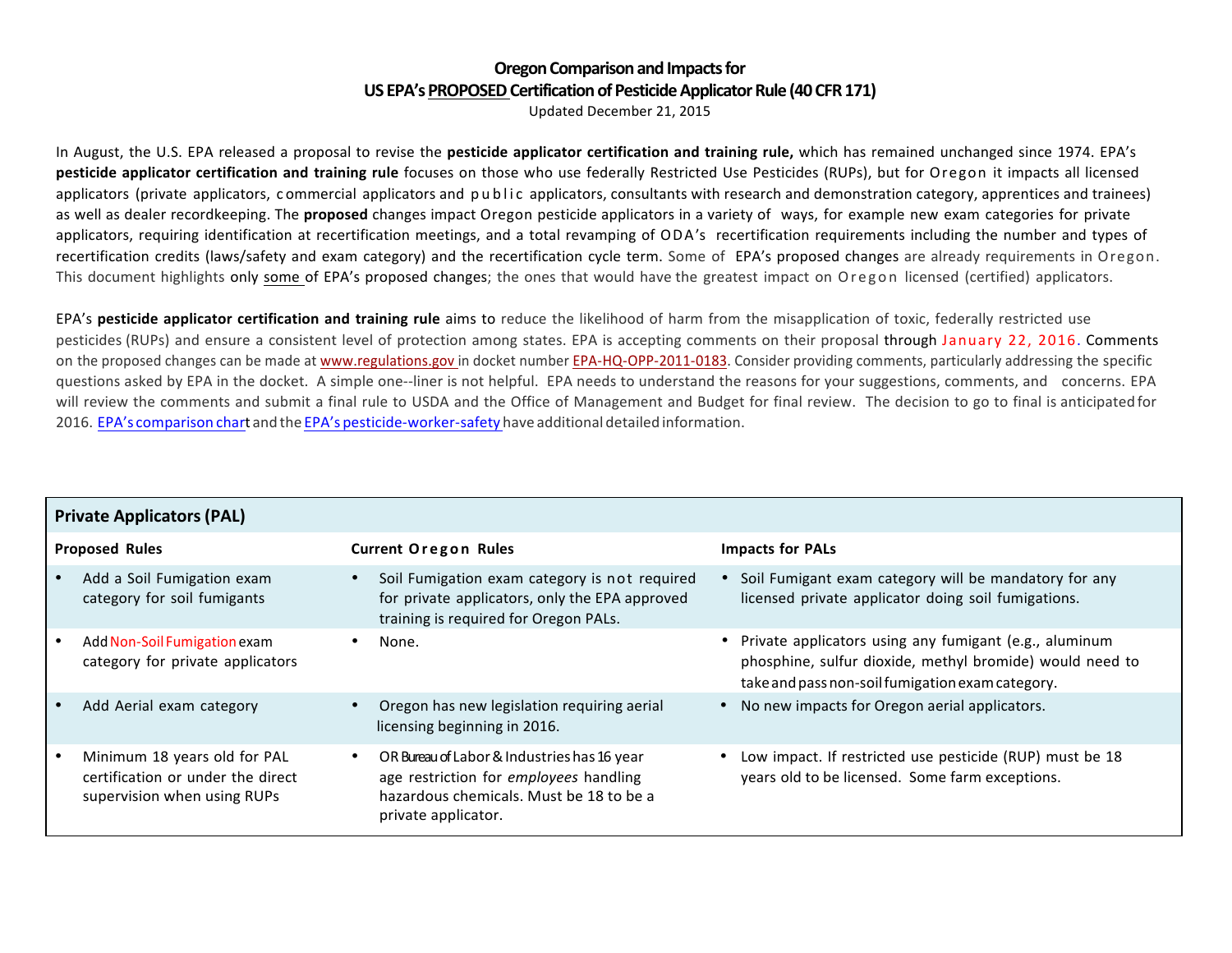|                       | <b>Private Applicators (PAL)</b>                                                                                                                                          |                                                                                                                                                                                                                                                                                                                                                                                 |                                                                                                                                                                                                                                                                                                                                                                                                                                 |  |  |  |  |
|-----------------------|---------------------------------------------------------------------------------------------------------------------------------------------------------------------------|---------------------------------------------------------------------------------------------------------------------------------------------------------------------------------------------------------------------------------------------------------------------------------------------------------------------------------------------------------------------------------|---------------------------------------------------------------------------------------------------------------------------------------------------------------------------------------------------------------------------------------------------------------------------------------------------------------------------------------------------------------------------------------------------------------------------------|--|--|--|--|
| <b>Proposed Rules</b> |                                                                                                                                                                           | <b>Current Oregon Rules</b>                                                                                                                                                                                                                                                                                                                                                     | <b>Impacts for PALs</b>                                                                                                                                                                                                                                                                                                                                                                                                         |  |  |  |  |
|                       | Mandatory 3 year certification cycle                                                                                                                                      | ODA's certification period is a 5-year cycle.<br>$\bullet$                                                                                                                                                                                                                                                                                                                      | • Expensive changes to ODA database.<br>Requires lengthy implementation timeline to convert a5-year<br>cycle to 3--years.                                                                                                                                                                                                                                                                                                       |  |  |  |  |
|                       | Obtain 6 core Continuing<br>Education Units (CEU is 50<br>minutes training)<br>and<br>3 CEUs per <b>EACH</b> exam category<br>during the 3--year recertification<br>cycle | Private applicators require 16 credits in 5-<br>$\bullet$<br>year cycle with no more than 8 credits per<br>year.<br>Private applicators can attend any training<br>with any approved content for CEUs<br>(recertification credits).<br>Private applicators are required to complete 4<br>$\bullet$<br>hours of Core CEUs during the recertification<br>cycle in order to renew. | • Very expensive changes to ODA database and could<br>require hiring severaladditional full--time employee (FTEs).<br>Obtain 6 CEUs in core (laws/safety) topics in 3 years, and<br>$\bullet$<br>Obtain 3 CEUs per EACH exam category in 3 years.<br>ODA is required to assign recertification course topics as<br>"Core" or "category specific" training. Applicators will need to<br>monitor they are getting what they need. |  |  |  |  |
|                       | Obtain at least 1/2 of CEUs in last 18<br>months of licensing cycle                                                                                                       | ODA has maximum credits of 8 per year.<br>$\bullet$                                                                                                                                                                                                                                                                                                                             | • Half-year tracking of credits is not practical.                                                                                                                                                                                                                                                                                                                                                                               |  |  |  |  |
|                       | Present ID for recertification<br>training sessions                                                                                                                       | ODA requires verification by signature.                                                                                                                                                                                                                                                                                                                                         | Very time consuming for course sponsors, ODA and<br>applicators.                                                                                                                                                                                                                                                                                                                                                                |  |  |  |  |

|                       | Commercial Applicators (CPA), Public Applicators (PPA), Consultant with Research and Demonstration Category (PC), and Apprentice (APL) |                             |                                                                                     |  |                                                                                           |  |
|-----------------------|----------------------------------------------------------------------------------------------------------------------------------------|-----------------------------|-------------------------------------------------------------------------------------|--|-------------------------------------------------------------------------------------------|--|
| <b>Proposed Rules</b> |                                                                                                                                        | <b>Current Oregon Rules</b> |                                                                                     |  | Impacts for CPA, PPA, PC, and APL                                                         |  |
|                       | Add a Soil Fumigation exam category                                                                                                    |                             | ODA has a Soil Fumigation exam category                                             |  | • Already have to take this exam.                                                         |  |
|                       | Add a Non-Soil Fumigation exam<br>category                                                                                             |                             | Any person using a restricted use pesticide<br>requires certification per category. |  | Already have to take category specific exams that would<br>require use of these products. |  |
|                       | Add Aerial exam category                                                                                                               |                             | Oregon has new legislation requiring aerial<br>licensing beginning in 2016.         |  | • No new impacts for Oregon aerial applicators.                                           |  |